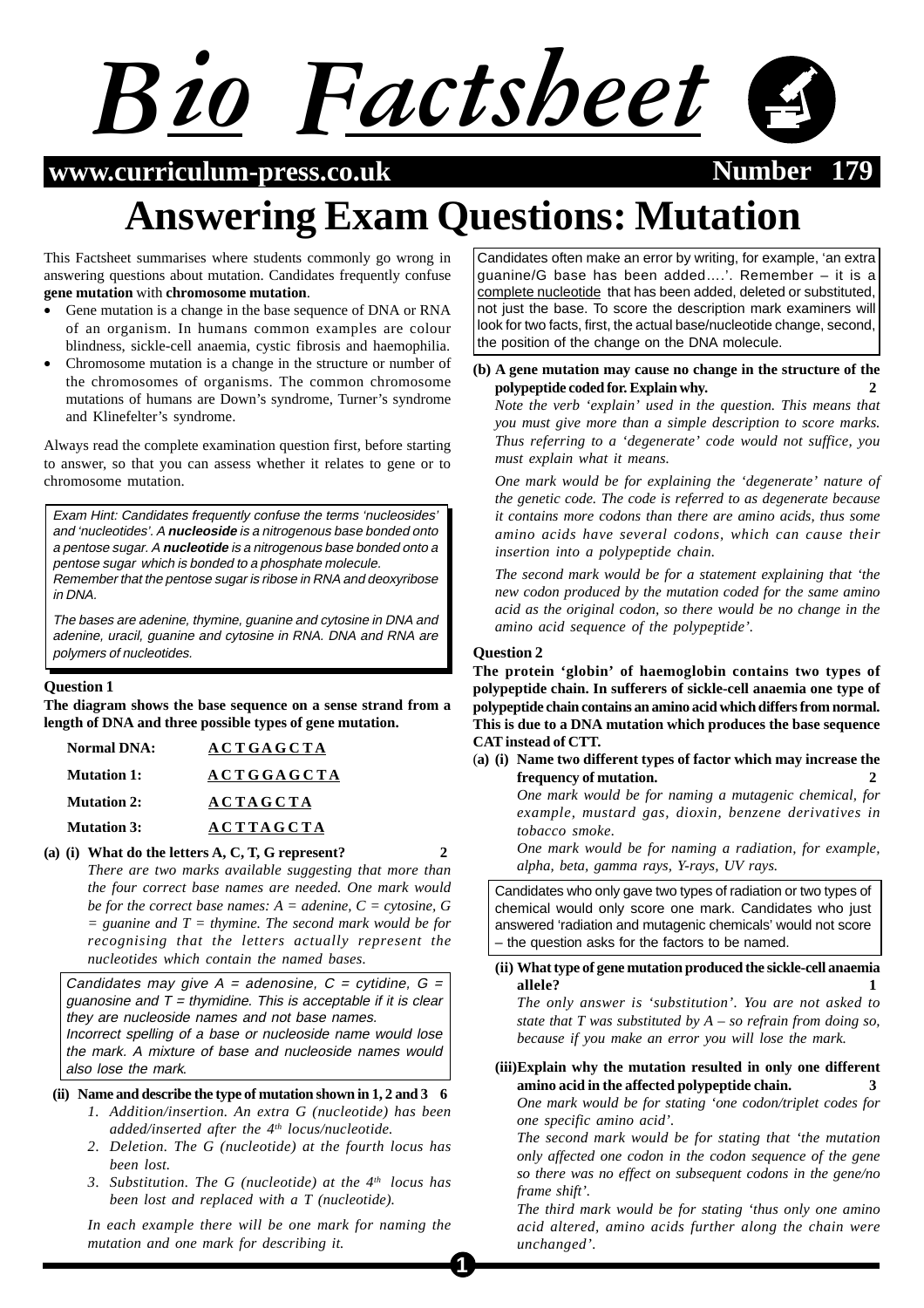(b) **Sufferers of sickle-cell anaemia have brittle red cells that carry less oxygen than normal. Explain why changing one amino acid alters the properties of haemoglobin. 3** *One mark would be for stating 'change in the sequence of amino acids alters the shape of the polypeptide/protein/globin'. A second mark would be for stating 'this is because the (ionic and hydrogen) bonding in the polypeptide would be altered'. The third mark would be for a comment that 'the shape of the polypeptide/protein determines its properties/ability to allow oxygen transport (by haem)'.*

A common error is for candidates to refer to 'peptide bonds being altered'. The peptide bonds are involved in joining adjacent amino acids together and these bonds are not altered by the substitution.. It is the ionic and hydrogen bonds involved in holding the polypeptide folds together that are altered by the mutation.

Another error is to state 'the shape of the polypeptide affects its ability to carry oxygen'. Remember, it is the 'haem' groups on the polypeptide which carry the oxygen. A good answer would be 'the shape of the polypeptide/globin affects the ability of haem to carry oxygen'.

**(c) The table shows some mRNA codons for some amino acids.**

| mRNA codon | Amino acid    |
|------------|---------------|
| CAU        | histidine     |
| CAA        | glutamine     |
| <b>GUA</b> | valine        |
| GAA        | glutamic acid |
| <b>CUU</b> | leucine       |
| GAU        | aspartic acid |

**Use the information in the table to determine the change in the amino acid which occurred because of the gene mutation. Explain your reasoning. 4**

*First mark: CTT mutated to CAT in DNA, but in RNA thymine(T) is replaced by uracil(U).*

*Second mark: mRNA is complementary to the mutated DNA strand. Third mark: thus, the codons in mRNA become GAA, which mutates to GUA.*

*Fourth mark: GAA codes for glutamic acid (normal globin) but GUA codes for valine (in abnormal globin).*

The commonest error is to forget that mRNA and the DNA sense strands are complementary. Candidates who made this error would incorrectly suggest that leucine was replaced with histidine. It is important to present the data in this answer in a logical sequence in order for it to make sense.

**(d) The beta chains of globin are 146 amino acids long. What would be the minimum number of nucleotide bases on DNA needed to code for this polypeptide? Explain your answer. 2**

*A chain of 146 amino acids would be coded for by a chain of 146 codons. (1 mark)*

*Each codon contains 3 adjacent nucleotide bases. 3* × *146 = 438 bases. (1 mark)*

Candidates who ignore the instruction 'explain your answer' would lose at least one mark. A frequent error made by candidates in this type of question is to divide the number of amino acids by three rather than multiplying it by three.

#### **Question 3**

**Malignant melanoma (skin cancer) is associated by excess exposure to ultra-violet light in sunlight.**

**2 (a) Explain how UV radiation may cause skin cancer. 4** *Mark 1: reference to mutation induced in dividing cells of skin/germinative layer/ Malpighian layer. Some precision is*

*needed here, it is not enough to just state 'mutation in skin cells'. Mark 2: UV radiation raises energy levels of purine/pyrimidine bases which then tend to join in pairs/form dimers/ref to thymine dimers. Candidates are incorrect if they state that the bases become ionised.*

*Mark 3: this changes base sequences in genes/mutates genes, which control, for example, growth, development, cell division, oncogenes (tumour causing genes), tumour suppressor genes. It would not be necessary to list all these genes to score the mark. Mark 4: cells containing the mutant gene/genes divide and migrate uncontrollably through the skin (and underlying tissues) to produce cancer. To score this point you must refer to uncontrolled cell division and to migration.*

**(b) Suggest why skin cancer is commonest in people who have pale coloured skin which does not tan easily on exposure to the sun. 2** *Mark 1: melanin in skin absorbs UV radiation thus shielding DNA from it.*

*Mark 2: pale coloured/fair people have less melanin/may lack melanin synthesising genes and so have less protection.*

A simple reference to melanin is not enough – you must state what the melanin does. Some candidates may be tempted to give details of the gene mutation albinism – when there is no melanin in the skin. This is not asked for in the question so is irrelevant and will not score marks. It also wastes time, which would be better used scoring other marks.

**(c) Suggest why UV radiation does not cause other cancers in** humans.

*UV radiation does not possess enough energy to penetrate beyond the dermis of the skin and so cannot affect deeper organs. This answer would score the mark. Some candidates confuse their answer by referring to the fact that UV radiation has insufficient energy to cause ionisation. This is a separate issue and relates more to deep cancers induced by, for example, X-rays.*

*The intensity of UV light in solar radiation has increased in recent years due to the destruction of ozone in the upper atmosphere. This may increase the incidence of mutations in plant and animal populations.*

**(d) Discuss whether an increase in the mutation rate, due to increased UV irradiation, will cause an increase in phenotypic variation of animal and plant populations. 6**

Examples of points the examiners would expect candidates to make are:

- 1. UV light only reaches the surface somatic cells of organisms, not the gonads or gametes;
- 2. Not all mutations result in observable changes in phenotype;
- 3. Many mutations are recessive and so are less likely to be expressed;
- 4. Mutations may be in parts of the DNA/introns which do not code for polypeptide synthesis;
- 5. Many mutations are disadvantageous/lethal so that organisms possessing them are rapidly eliminated by natural selection;
- 6. Other mutations are beneficial and so will be selected, increasing phenotypic variation;

Other valid points could be accepted instead of the above. Note that the instruction in the question is 'discuss'. Examiners would therefore expect points to be made supporting both an increase and a decrease in phenotypic variability and would penalise answers which did not include these. Answers which only refer to plants or animals would also be penalised.